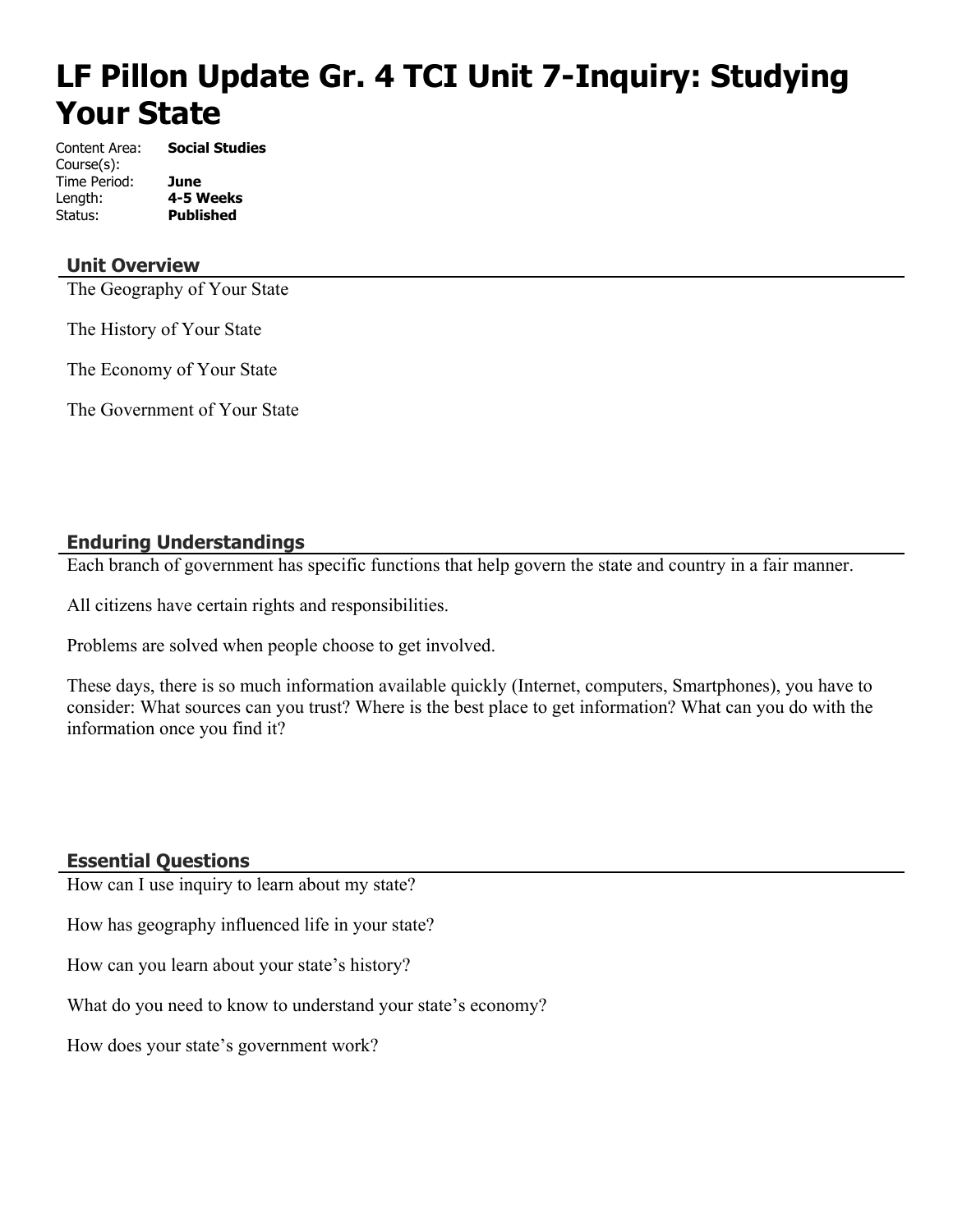# **Essential Question:**

How has geography influenced life in your state?

# **Vocabulary:**

 demographics, geographic inquiry process **Preview:**

Decode a clue to answer a trivia question about geography.

A friend from Indiana has called! They are on a live gameshow and have five minutes to answer a question. They have a clue about where to find the answer, but it has been scrambled.

They are going to send you the clue. Use the decoder to unscramble it. Can you find the answer before time is up?

# **Activities:**

Explore the tools geographers use as you create a state geography game that connects to history, economics, and more.

- 1. Read Section 1.
- 2. Complete Section 1 Activity Notes.
- 3. Answer the trivia questions on the slide.
- 4. Repeat Steps 1–3 for Sections 2–5.
- 5. Revise the questions you wrote in the Activity Notes as trivia questions, or write new questions.
- 6. Play a state geography trivia game with a partner.
- 7. Prepare to share your trivia questions with a partner.
- 8. Decide who will ask the first question.
- 9. Take turns asking and answering questions as you keep score for three rounds.

# **Debrief**

- What geographic features did you learn about for your state?
- How has geography played a role in our state's history?
- How has geography played a role in our state's economy?

# **Show What You Know:**

Review the Summary. Then complete this formative assessment.

Create a state geography question and encoded answer to challenge classmates.

# **Study Your State:**

Let's explore some ways people have changed the environment in your state.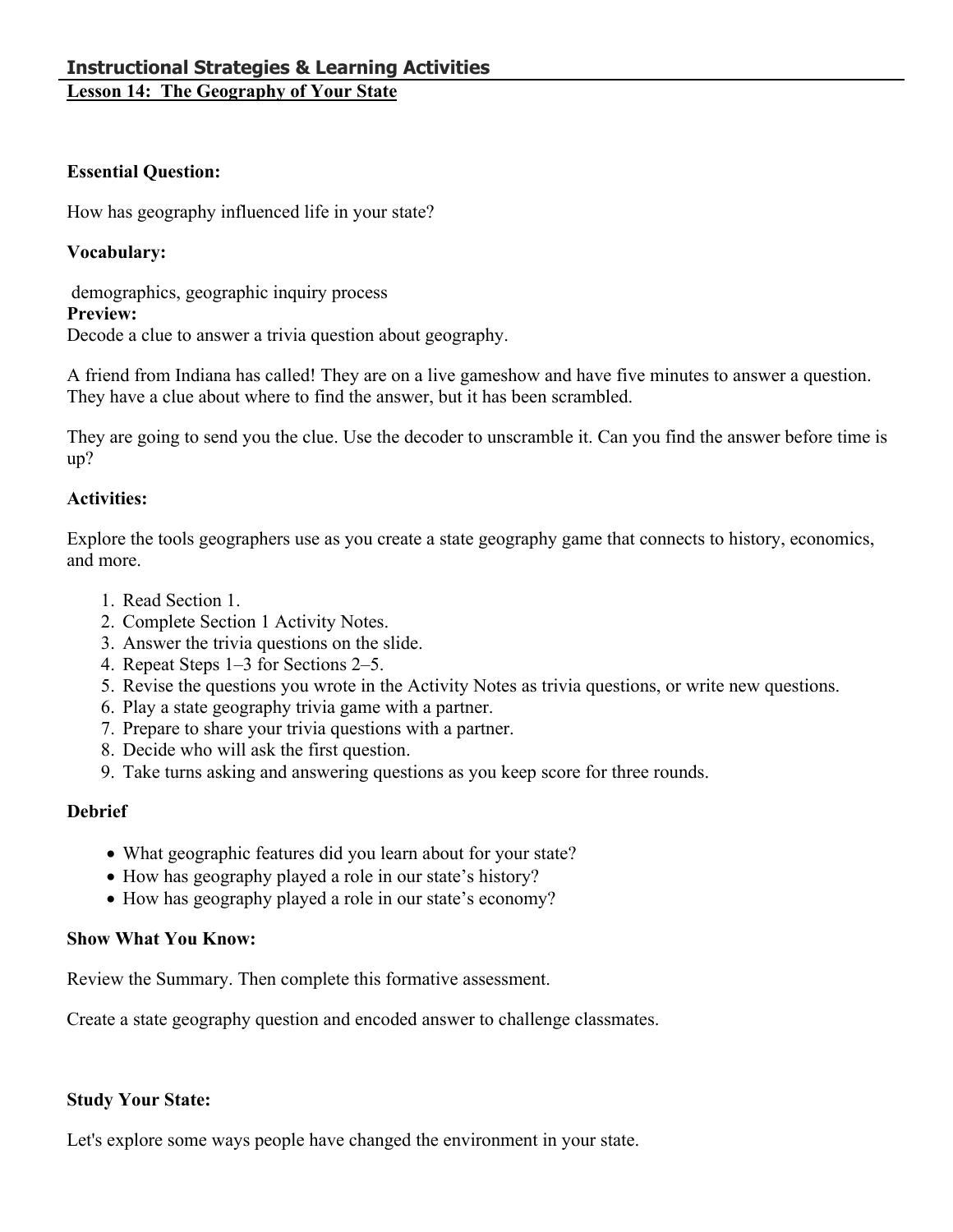**Step 1:** Take photos of natural settings in your state. The photos should show both nature and human-made structures to show how things have changed.

- Be sure that photos give you an idea of what the land looked like before people changed it.
- If you cannot take photos, find photos of the nature of your state from internet sources.

**Step 2:** Choose three photos. Research each photograph, and answer questions about how changes were made to the environment.

**Step 3:** Make a poster about how your state has changed over time. Display your poster for other students in your class to see.

# **Lesson 15: The History of Your State**

#### **Essential Question:**

How can you learn about your state's history?

#### **Vocabulary:**

primary source, secondary source

#### **Preview:**

Explore the connection between looking at old items and studying history.

Watch the video and discuss this question with a partner: *What are some artifacts that might be in your home?*

# **Activities:**

Learn the difference between primary and secondary sources and understand why people study the past.

- 1. Find your small groups by piecing together an artifact.
- 2. Read Sections 1–2.
- 3. Discuss whether your artifact is a primary or secondary source.
- 4. Complete the Activity Notes for your artifact and then for the other artifacts.
- 5. Be prepared to share your artifact and your answers.
- 6. When your group is called, share your artifact.
- 7. One person from your group will explain whether it is a primary or secondary source. Use evidence from the image and your text.
- 8. If other groups have the same image, they will share whether they agree or disagree and share their reasoning. Remember to listen to others and respectfully agree or disagree when sharing your responses.

Research primary or secondary sources related to your state's history through three time periods.

- 1. Read Sections 3–6.
- 2. Get into groups of three.
- 3. Assign each person in your group to a section in your Activity Notes.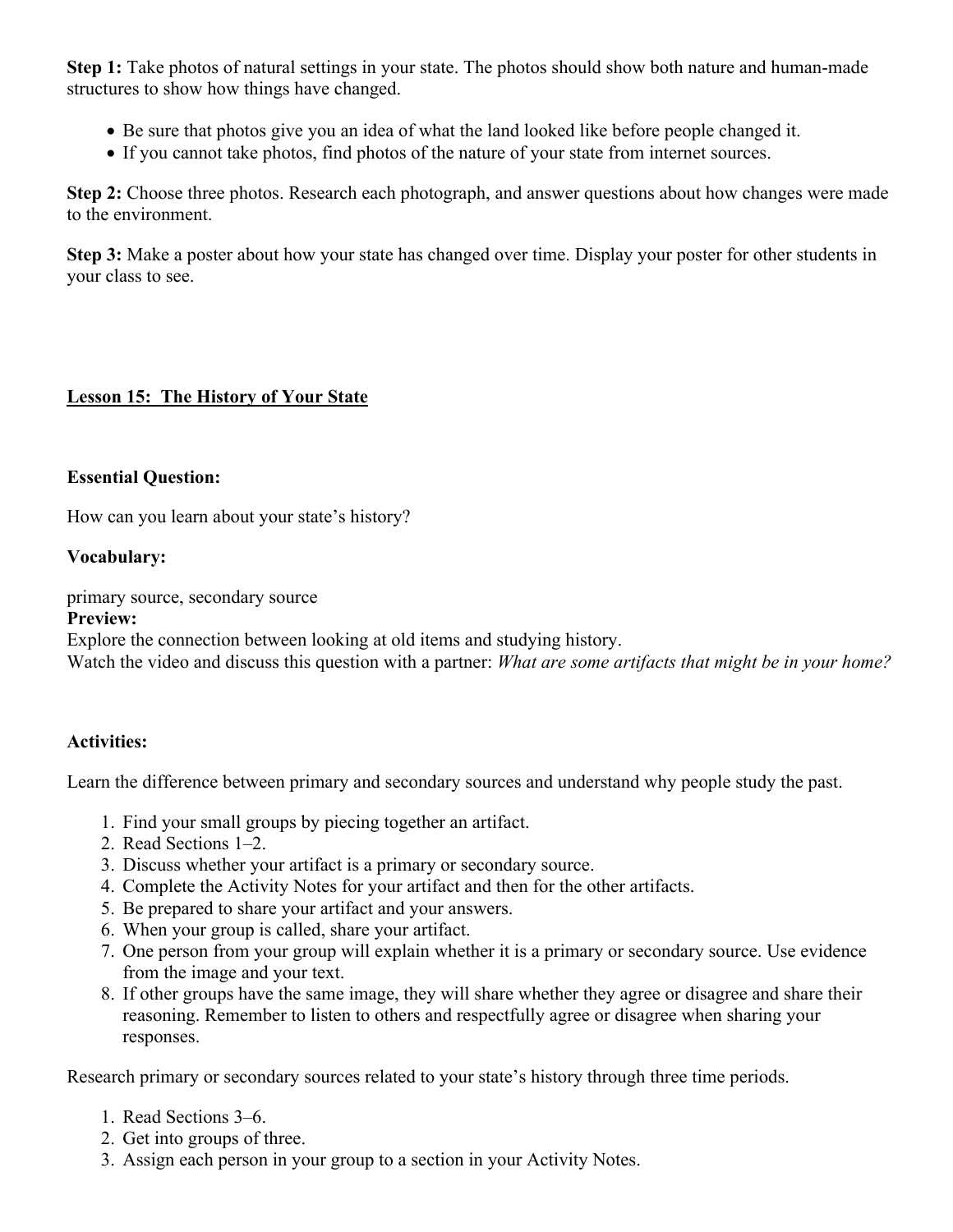4. Complete your Activity Notes.

Prepare your timeline and primary or secondary source so they can be shared with your classmates in the next activity.

Create a display for your section that includes a title, timeline, and an image and description of the source.

The members of your group will arrange your displays together to create a timeline display.

#### **Show What You Know:**

Review the Summary. Then complete this formative assessment.

Research an important historical figure related to your state and report what you learn.

#### **Study Your State:**

Let's answer this question: *What was the most important event in our state's history?*

**Step 1:** Research the different eras, or time periods, in your state.

- Choose an era and write the name of it.
- Research important events that happened during this era and write the events and brief descriptions of them.

**Step 2:** Prepare an argument to explain why you believe this event is the most important to your state. Your argument should include:

- a description of the event
- how the event changed your state
- important facts, details, or quotations about your event

**Step 3:** Create a presentation about the event you have chosen. Listen to other students' presentations. Discuss whether they made a good argument.

# **Lesson 16: The Economy of Your State**

#### **Essential Question:**

What do you need to know to understand your state's economy?

#### **Vocabulary:**

budget, factors of production, market, scarcity, tax **Preview:**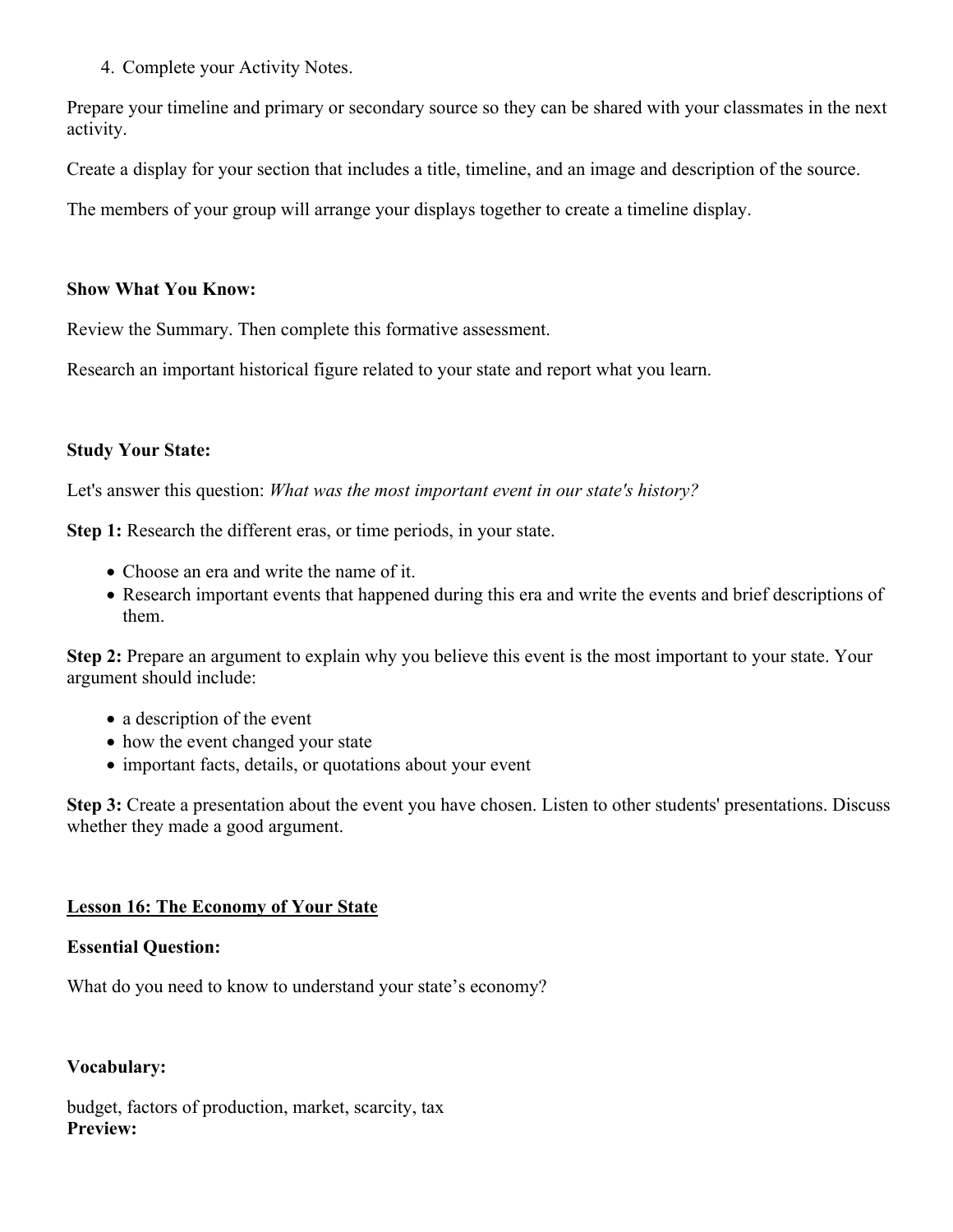What do you know about<br>economics? Do you see examples of any of the terms below in this image?

Drag each term to an example in the image, and be ready to explain<br>your reasoning.





# **Activities:**

Learn how to spot economics all around you. Research economics in your state and collect images that showcase everyday economics.

- 1. Explore examples of economics in everyday pictures.
- 2. Read Sections 1–6.
- 3. Complete your Activity Notes.
- 4. Collect five images that show economics all around you.

Collect images that show examples of your vocabulary terms.

- Either take photos **or** include attribution.
- Connect each photo to a different economic term:
	- o budget
	- o factors of production (land, capital, and labor)
	- o market
	- o scarcity
	- o tax
- Use photos taken in your state.
- Write a caption that describes the image and explains how it connects to one of the economic vocabulary terms.

Prepare your images to share them with your classmates in the next activity.

Include the name of the person who took the photo and a caption.

Print your images, or be prepared to share them digitally.

#### **Show What You Know:**

Review the Summary. Then complete this formative assessment.

Study an image and write sentences to explain how economic vocabulary terms are linked to the image.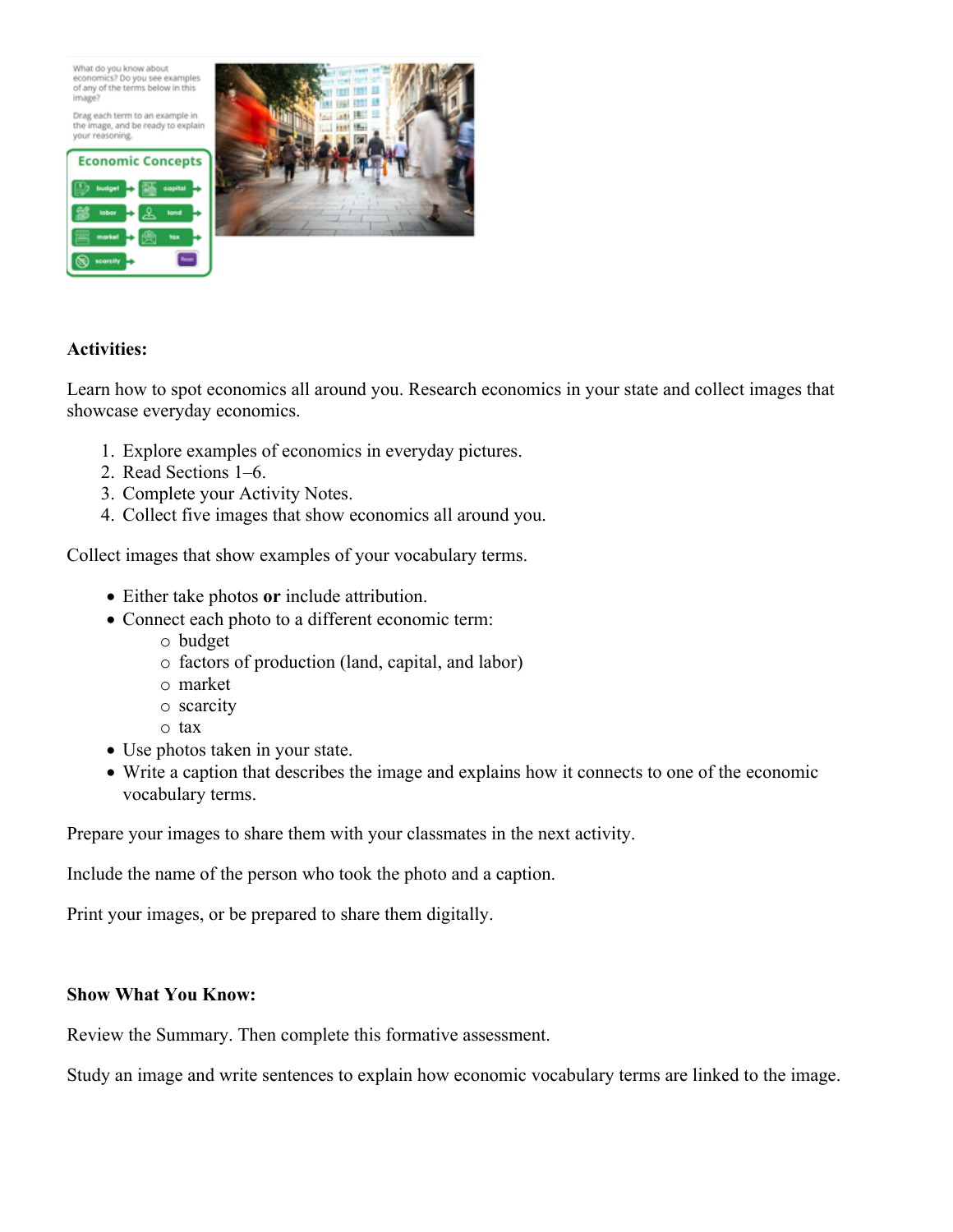# **Study Your State:**

Let's answer this question: *What are the most important products made in our state?*

**Step 1:** Research different products in your state.

- Use reliable websites, such as the one for the state agency that supports business growth, to find out where these products are made and what countries they are sold in.
- Record the information you discover.

**Step 2:** Make a business decision about a product in your state.

- Choose one of the products you researched.
- If you were a business owner, would you sell this product to other countries? Write an argument about this decision. Include facts and reasons that support your argument.

**Step 3:** Present your argument to your classmates. If anyone has an argument against your decision, try to come to an agreement.

# **Lesson 17: The Government of Your State**

#### **Essential Question:**

How does your state's government work?

#### **Vocabulary:**

bill, citizen, federal government, legislator, local government, republic, state constitution, state government, systems of checks and balances

#### **Preview:**

Find hidden messages to solve a provlem.

Imagine you found yourself in a mystery room! See if you can get out before the music ends.

Skim the Introducation. Then unscramble two words that describe this lesson's topic to unlock the keypad.

# **Activities:**

Learn about your state government while creating a puzzle game.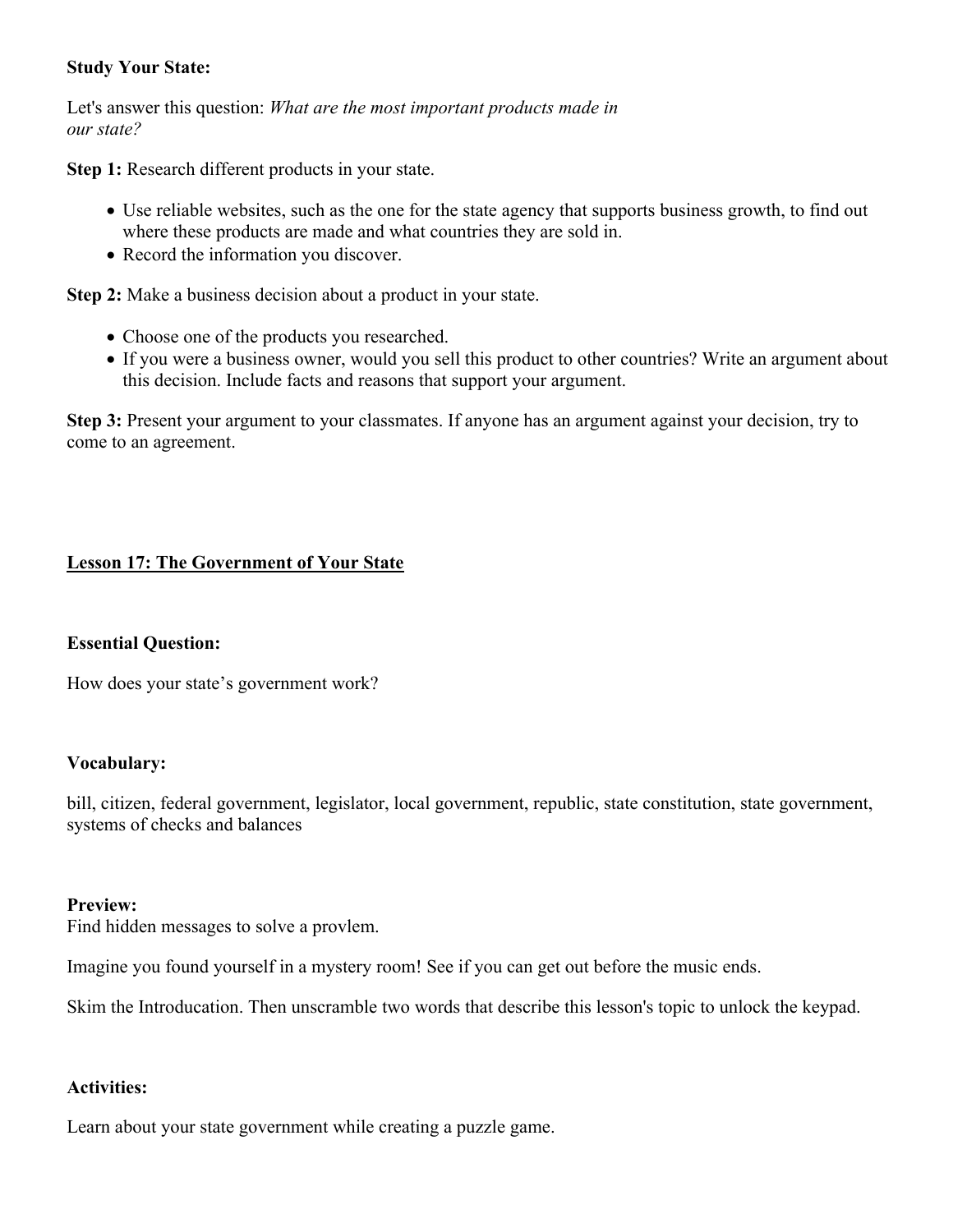- 1. Get into groups of four.
- 2. Receive your section assignment from your teacher.
- 3. Follow along in your Activity Notes to create a puzzle.
- 4. Work as a group to get your puzzle ready to present to others.



#### **EXTENSION**

Your group will now partner with another group. You will switch puzzles and take turns completing them.

- 1. Trade section summaries with the other group.
- 2. Decide which team goes first.
- 3. Complete the puzzle within 5 minutes. While the other group completes your puzzle, try not to help, unless absolutely necessary. You may use the music on this slide as a timer.
- 4. Reflect on what you learned when watching the other group complete your puzzle. Is there anything you should change?
- 5. If time permits, partner with other groups and play again.

# **Wrap-Up**

What are three things you learned about your state's government in this lesson?

Name two things your state government does that the federal government does NOT do.

If you could get your state government to help with one thing, what would it be?

#### **Show What You Know:**

Review the Summary. Then complete this formative assessment.

Decode questions with a cipher to reflect on the government of your state.

#### **Study Your State:**

Let's write and vote on a new rule for your classroom.

**Step 1:** Create a list of problems in your classroom you want to solve.

 Discuss these problems with the class. What do other students think about the problems you have chosen?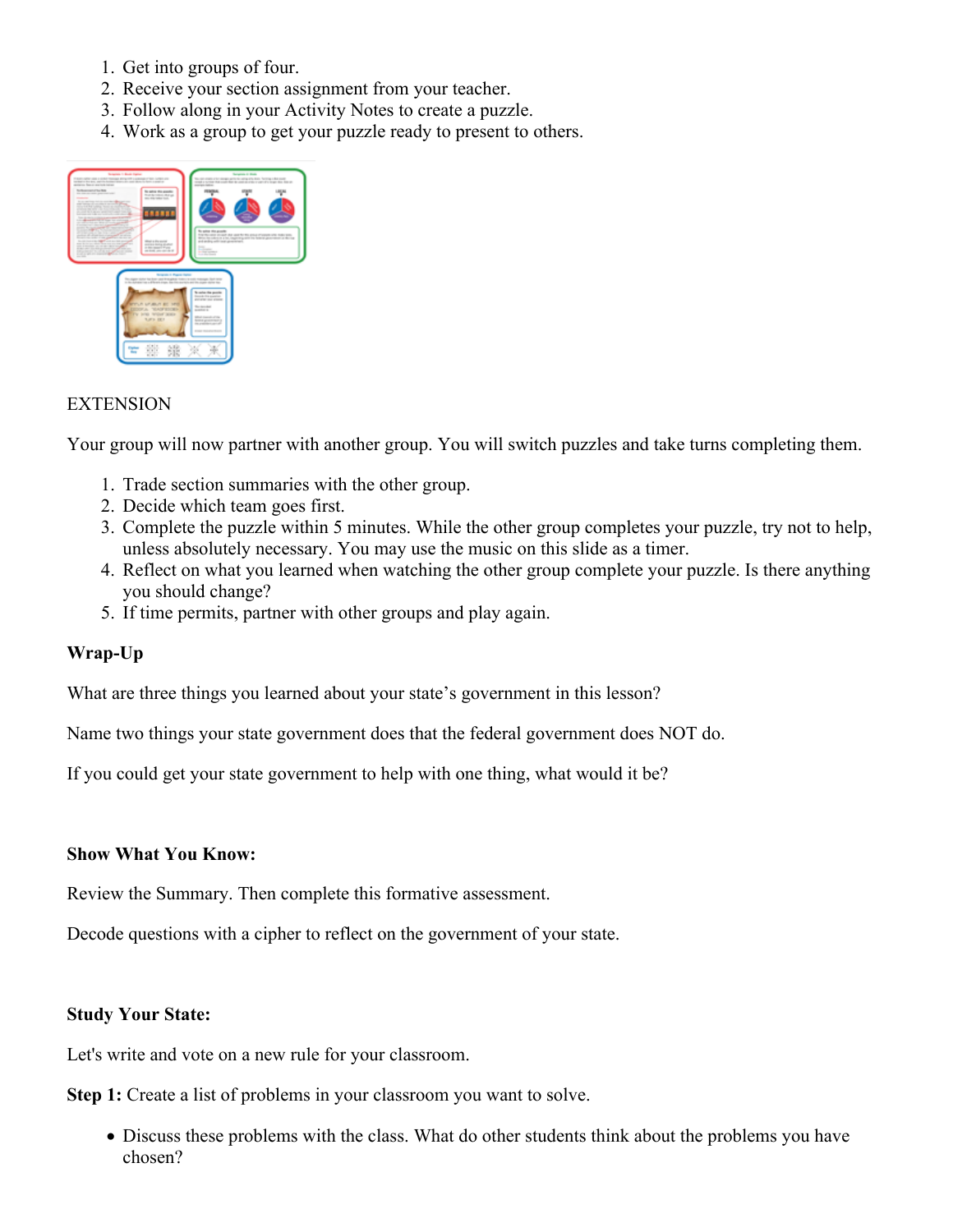Take a vote to decide which problems your class will try to fix.

**Step 2:** Write a rule that will solve one of the problems the class has chosen.

- Ask your classmates if the rule you wrote makes sense. Listen to their suggestions.
- Make changes to your rule based on these suggestions.

**Step 3:** Vote on your rule as a class.

- If your class votes against your rule, what changes can you make so that more people will vote for it?
- If your class votes for your rule, it's time to get approval for it from the teacher.

# **Integration of Career Readiness, Life Literacies and Key Skills**

Students will explore careers in government.

|                      | There are agencies, laws, and resources to protect individuals as consumers.                                                                                             |
|----------------------|--------------------------------------------------------------------------------------------------------------------------------------------------------------------------|
| TECH.9.4.5.GCA.1     | Analyze how culture shapes individual and community perspectives and points of view<br>(e.g., 1.1.5.C2a, RL.5.9, 6.1.5. HistoryCC.8).                                    |
| TECH.9.4.5.CT.3      | Describe how digital tools and technology may be used to solve problems.                                                                                                 |
| TECH.9.4.5.DC.7      | Explain how posting and commenting in social spaces can have positive or negative<br>consequences.                                                                       |
|                      | Curiosity and a willingness to try new ideas (intellectual risk-taking) contributes to the<br>development of creativity and innovation skills.                           |
| PFL.9.1.5.CR.1       | Compare various ways to give back and relate them to your strengths, interests, and other<br>personal factors.                                                           |
| <b>TECH.9.4.5.CT</b> | Critical Thinking and Problem-solving                                                                                                                                    |
| <b>WRK.9.2.5.CAP</b> | <b>Career Awareness and Planning</b>                                                                                                                                     |
| TECH.9.4.5.TL.4      | Compare and contrast artifacts produced individually to those developed collaboratively<br>(e.g., 1.5.5.CR3a).                                                           |
| TECH.9.4.5.CT.1      | Identify and gather relevant data that will aid in the problem-solving process (e.g.,<br>2.1.5.EH.4, 4-ESS3-1, 6.3.5.CivicsPD.2).                                        |
| PFL.9.1.5.CR         | Civic Financial Responsibility                                                                                                                                           |
| TECH.9.4.5.DC.5      | Identify the characteristics of a positive and negative online identity and the lasting<br>implications of online activity.                                              |
|                      | The ability to solve problems effectively begins with gathering data, seeking resources,<br>and applying critical thinking skills.                                       |
| WRK.9.2.5.CAP.1      | Evaluate personal likes and dislikes and identify careers that might be suited to personal<br>likes.                                                                     |
| TECH.9.4.5.Cl.3      | Participate in a brainstorming session with individuals with diverse perspectives to expand<br>one's thinking about a topic of curiosity (e.g., 8.2.5.ED.2, 1.5.5.CR1a). |
| PFL.9.1.5.EG.3       | Explain the impact of the economic system on one's personal financial goals.                                                                                             |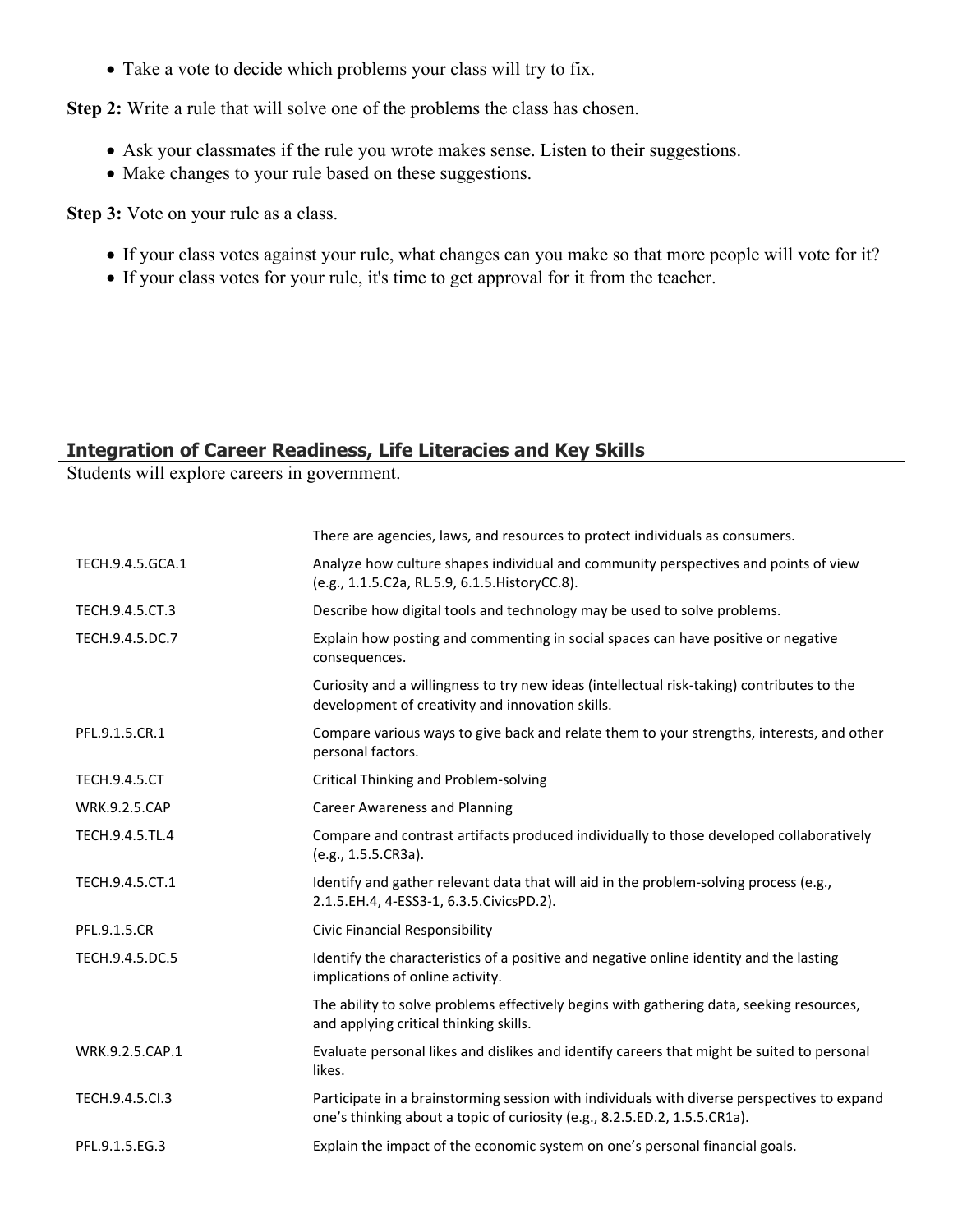|                       | You can give back in areas that matter to you.                                                                                                                                                         |
|-----------------------|--------------------------------------------------------------------------------------------------------------------------------------------------------------------------------------------------------|
| TECH.9.4.5.IML.6      | Use appropriate sources of information from diverse sources, contexts, disciplines, and<br>cultures to answer questions (e.g., RI.5.7, 6.1.5. HistoryCC.7, 7.1.NM. IPRET.5).                           |
| WRK.9.2.5.CAP.2       | Identify how you might like to earn an income.                                                                                                                                                         |
| TECH.9.4.5.DC.6       | Compare and contrast how digital tools have changed social interactions (e.g., 8.1.5.IC.1).                                                                                                            |
|                       | An individual's passions, aptitude and skills can affect his/her employment and earning<br>potential.                                                                                                  |
| TECH.9.4.5.DC.2       | Provide attribution according to intellectual property rights guidelines using public domain<br>or creative commons media.                                                                             |
| WRK.9.2.5.CAP.3       | Identify qualifications needed to pursue traditional and non-traditional careers and<br>occupations.                                                                                                   |
|                       | Culture and geography can shape an individual's experiences and perspectives.                                                                                                                          |
| TECH.9.4.5.CT.2       | Identify a problem and list the types of individuals and resources (e.g., school, community<br>agencies, governmental, online) that can aid in solving the problem (e.g., 2.1.5.CHSS.1, 4-<br>ESS3-1). |
| <b>TECH.9.4.5.GCA</b> | <b>Global and Cultural Awareness</b>                                                                                                                                                                   |
| TECH.9.4.5.DC.3       | Distinguish between digital images that can be reused freely and those that have copyright<br>restrictions.                                                                                            |
|                       | Collaboration with individuals with diverse perspectives can result in new ways of thinking<br>and/or innovative solutions.                                                                            |
| TECH.9.4.5.IML.7      | Evaluate the degree to which information meets a need including social emotional<br>learning, academic, and social (e.g., 2.2.5. PF.5).                                                                |
| TECH.9.4.5.TL.5       | Collaborate digitally to produce an artifact (e.g., 1.2.5CR1d).                                                                                                                                        |
| WRK.9.2.5.CAP.4       | Explain the reasons why some jobs and careers require specific training, skills, and<br>certification (e.g., life guards, child care, medicine, education) and examples of these<br>requirements.      |
|                       | There is a broader economic system that influences your financial goals.                                                                                                                               |
| <b>TECH.9.4.5.CI</b>  | Creativity and Innovation                                                                                                                                                                              |
| TECH.9.4.5.DC.8       | Propose ways local and global communities can engage digitally to participate in and<br>promote climate action (e.g., 6.3.5.GeoHE.1).                                                                  |
| PFL.9.1.5. EG.4       | Describe how an individual's financial decisions affect society and contribute to the overall<br>economy.                                                                                              |

# **Technology and Design Integration**

Students will use technology to research how the government works, and the function of the branches. Students will create written documents on the Chromebooks as evidence of their learning andunderstanding. Various teacher designed projects will require graphic designing to enhance projects.

| CS.3-5.8.1.5.DA.1      | Collect, organize, and display data in order to highlight relationships or support a claim.       |
|------------------------|---------------------------------------------------------------------------------------------------|
| $CS.3 - 5.8.1.5. N1.2$ | Describe physical and digital security measures for protecting sensitive personal<br>information. |
| CS.3-5.8.1.5.DA.5      | Propose cause and effect relationships, predict outcomes, or communicate ideas using<br>data.     |
| CS.3-5.8.1.5.DA.3      | Organize and present collected data visually to communicate insights gained from                  |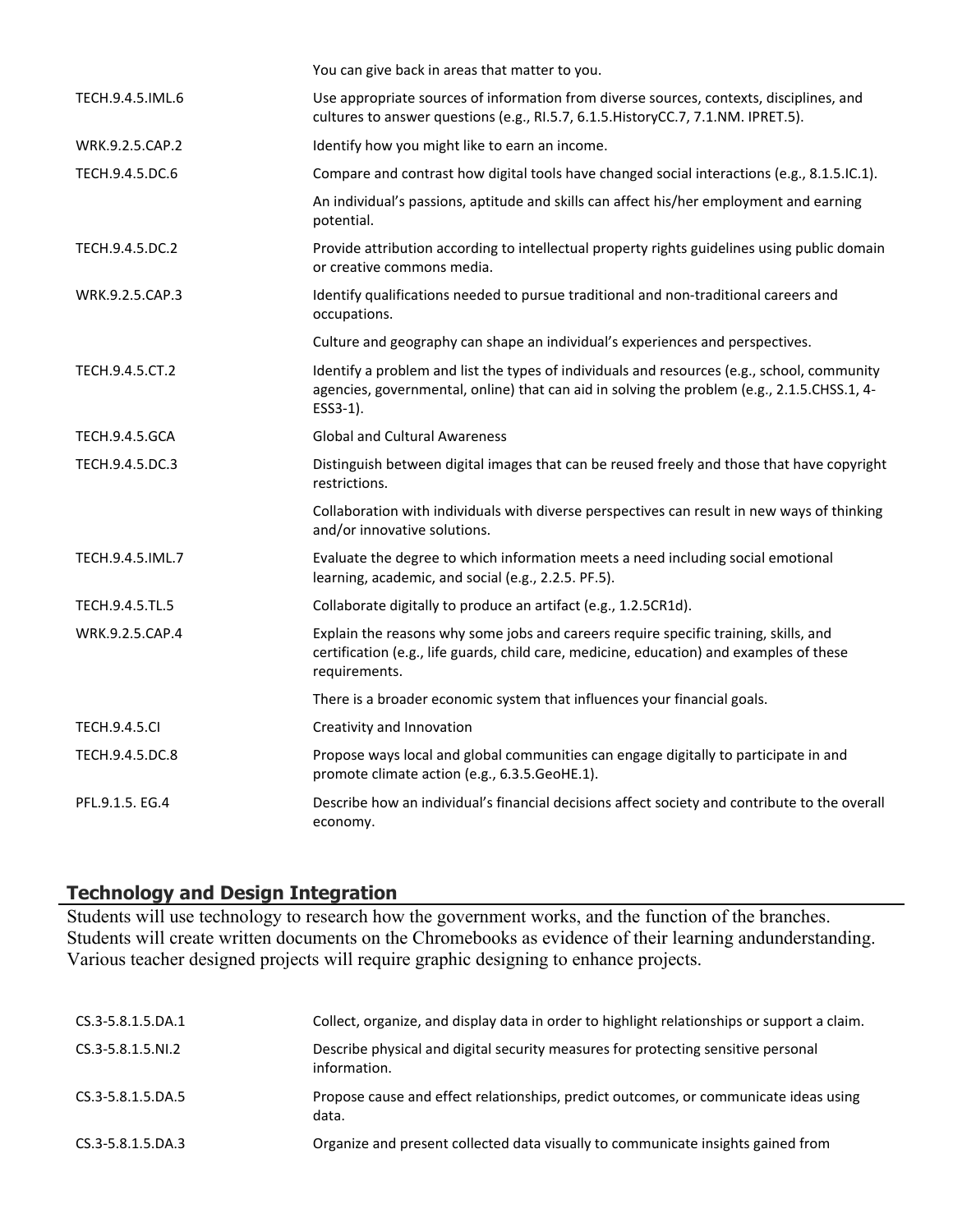# **Technology Integration**

Students will use digital textbook, other online resources, and Google Classroom.

Use of Smartboard and video clips for virtual field trips.

| TECH.8.1.5.B | Creativity and Innovation: Students demonstrate creative thinking, construct knowledge<br>and develop innovative products and process using technology.                                                                       |
|--------------|-------------------------------------------------------------------------------------------------------------------------------------------------------------------------------------------------------------------------------|
| TECH.8.1.5.C | Communication and Collaboration: Students use digital media and environments to<br>communicate and work collaboratively, including at a distance, to support individual<br>learning and contribute to the learning of others. |
| TECH.8.1.5.D | Digital Citizenship: Students understand human, cultural, and societal issues related to<br>technology and practice legal and ethical behavior.                                                                               |

# **Interdisciplinary Connections**

| LA.W.4.7  | Conduct short research projects that build knowledge through investigation of different<br>aspects of a topic.                                                                                                                                                               |
|-----------|------------------------------------------------------------------------------------------------------------------------------------------------------------------------------------------------------------------------------------------------------------------------------|
| LA.W.4.8  | Recall relevant information from experiences or gather relevant information from print<br>and digital sources; take notes and categorize information, and provide a list of sources.                                                                                         |
| LA.RI.4.4 | Determine the meaning of general academic and domain-specific words or phrases in a<br>text relevant to a grade 4 topic or subject area.                                                                                                                                     |
| LA.RI.4.1 | Refer to details and examples in a text and make relevant connections when explaining<br>what the text says explicitly and when drawing inferences from the text.                                                                                                            |
| LA.W.4.1  | Write opinion pieces on topics or texts, supporting a point of view with reasons and<br>information.                                                                                                                                                                         |
| LA.SL.4.1 | Engage effectively in a range of collaborative discussions (one-on-one, in groups, and<br>teacher-led) with diverse partners on grade 4 topics and texts, building on others' ideas<br>and expressing their own clearly.                                                     |
| LA.W.4.2  | Write informative/explanatory texts to examine a topic and convey ideas and information<br>clearly.                                                                                                                                                                          |
| LA.RI.4.2 | Determine the main idea of a text and explain how it is supported by key details;<br>summarize the text.                                                                                                                                                                     |
| LA.RI.4.3 | Explain events, procedures, ideas, or concepts in a historical, scientific, or technical text,<br>including what happened and why, based on specific information in the text.                                                                                                |
| LA.RI.4.5 | Describe the overall structure (e.g., chronology, comparison, cause/effect,<br>problem/solution) of events, ideas, concepts, or information in a text or part of a text.                                                                                                     |
| LA.RI.4.6 | Compare and contrast a firsthand and secondhand account of the same event or topic;<br>describe the differences in focus and the information provided.                                                                                                                       |
| LA.RI.4.7 | Interpret information presented visually, orally, or quantitatively (e.g., in charts, graphs,<br>diagrams, time lines, animations, or interactive elements on Web pages) and explain how<br>the information contributes to an understanding of the text in which it appears. |
| LA.RI.4.8 | Explain how an author uses reasons and evidence to support particular points in a text.                                                                                                                                                                                      |
| LA.RI.4.9 | Integrate and reflect on (e.g., practical knowledge, historical/cultural context, and                                                                                                                                                                                        |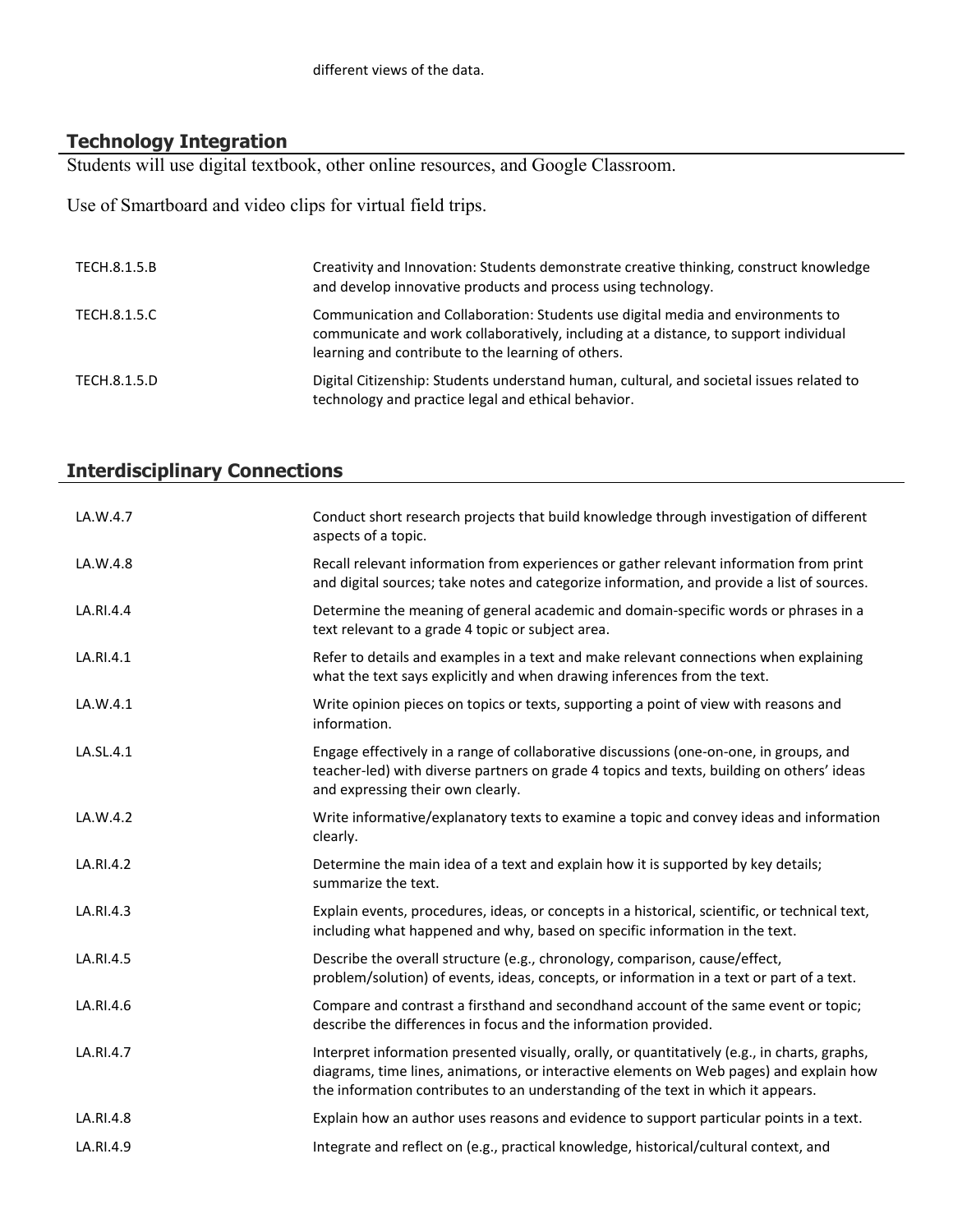background knowledge) information from two texts on the same topic in order to write or speak about the subject knowledgeably.

# **Differentiation**

- Understand that gifted students, just like all students, come to school to learn and be challenged.
- Pre-assess your students. Find out their areas of strength as well as those areas you may need to address before students move on.
- Consider grouping gifted students together for at least part of the school day.
- Plan for differentiation. Consider pre-assessments, extension activities, and compacting the curriculum.
- Use phrases like "You've shown you don't need more practice" or "You need more practice" instead of words like "qualify" or "eligible" when referring to extension work.
- Encourage high-ability students to take on challenges. Because they're often used to getting good grades, gifted students may be risk averse.
- **Definitions of Differentiation Components**:
	- o Content the specific information that is to be taught in the lesson/unit/course of instruction.
	- o Process how the student will acquire the content information.
	- o Product how the student will demonstrate understanding of the content.
	- o Learning Environment the environment where learning is taking place including physical location and/or student grouping

#### **Differentiation occurring in this unit:**

Students needing a challenge will be offered additional choices for more in-depth understanding.

Students will be offered different levels of support.

See specifics above.

# **Modifications & Accommodations**

Refer to QSAC EXCEL SMALL SPED ACCOMMOCATIONS spreadsheet in this discipline.

# **Modifications and Accommodations used in this unit:**

IEP and 504 accommodations will be utilized.

# **Formative Assessments**

 Assessment allows both instructor and student to monitor progress towards achieving learning objectives, and can be approached in a variety of ways. **Formative assessment** refers to tools that identify misconceptions, struggles, and learning gaps along the way and assess how to close those gaps. It includes effective tools for helping to shape learning, and can even bolster students' abilities to take ownership of their learning when they understand that the goal is to improve learning, not apply final marks (Trumbull and Lash, 2013). It can include students assessing themselves, peers, or even the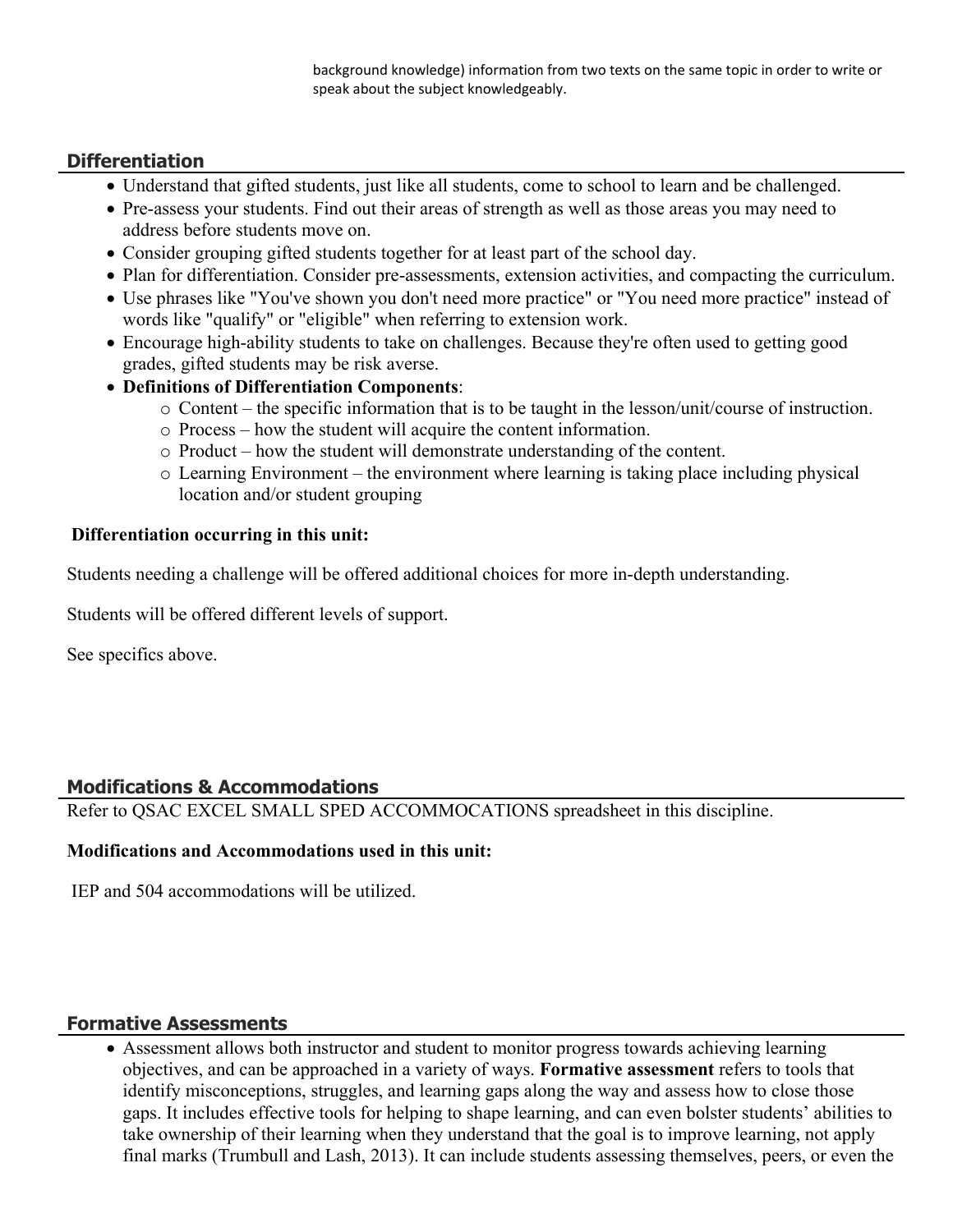instructor, through writing, quizzes, conversation, and more. In short, formative assessment occurs throughout a class or course, and seeks to improve student achievement of learning objectives through approaches that can support specific student needs (Theal and Franklin, 2010, p. 151).

#### **Formative Assessments used in this unit:**

Class discussion

Teacher Observation

project supervision

# **Benchmark Assessments**

**Benchmark Assessments** are given periodically (e.g., at the end of every quarter or as frequently as once per month) throughout a school year to establish baseline achievement data and measure progress toward a standard or set of academic standards and goals.

#### **Schoolwide Benchmark assessments:**

Aimsweb benchmarks 3X a year

Linkit Benchmarks 3X a year

# **Additional Benchmarks used in this unit:**

Teacher designed benchmark assessments

# **Summative Assessments**

**Summative assessments** evaluate student learning, knowledge, proficiency, or success at the conclusion of an instructional period, like a unit, course, or program. Summative assessments are almost always formally graded and often heavily weighted (though they do not need to be). Summative assessment can be used to great effect in conjunction and alignment with formative assessment, and instructors can consider a variety of ways to combine these approaches.

#### **Summative assessments for this unit:**

End of Unit tests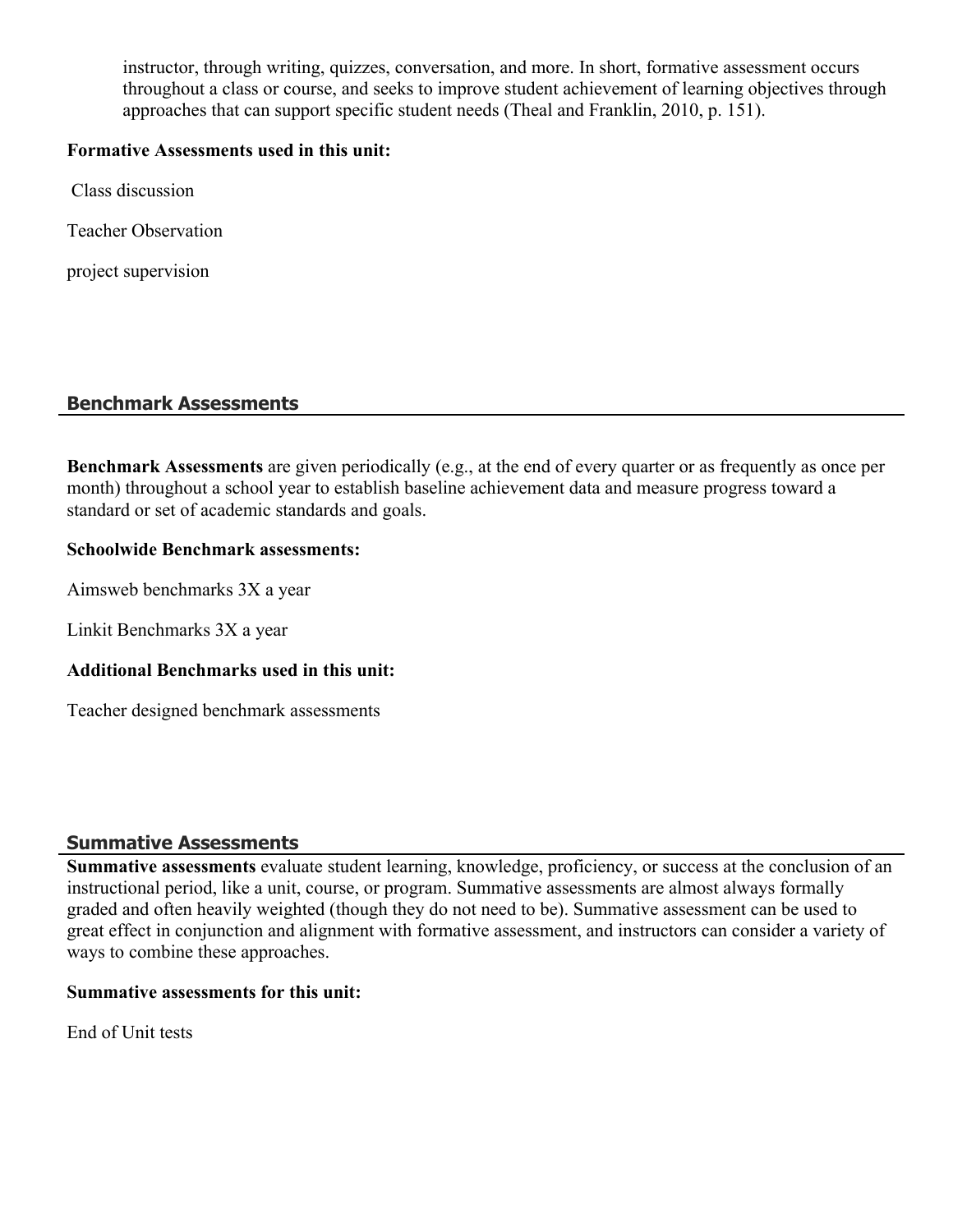# **Instructional Materials**

TCI Social Studies Alive Textbook series

materials for projects as needed

| <b>Standards</b>       |                                                                                                                                                                                                                                                                                                                                       |
|------------------------|---------------------------------------------------------------------------------------------------------------------------------------------------------------------------------------------------------------------------------------------------------------------------------------------------------------------------------------|
| See above              |                                                                                                                                                                                                                                                                                                                                       |
| SOC.6.1.5. Civics PD.2 | Explain how individuals can initiate and/or influence local, state, or national public<br>policymaking (e.g., petitions, proposing laws, contacting elected officials).                                                                                                                                                               |
|                        | Through participation in the decision-making process, people can initiate change (e.g.,<br>voting, petitions, contacting elected officials).                                                                                                                                                                                          |
| SOC.6.1.5. Civics PI.7 | Explain how national and state governments share power in the federal system of<br>government.                                                                                                                                                                                                                                        |
| SOC.6.1.5. Civics PR.1 | Compare procedures for making decisions in a variety of settings including classroom,<br>school, government, and /or society.                                                                                                                                                                                                         |
| SOC.6.1.5. Civics PI.3 | Explain how the United States functions as a representative democracy and describe the<br>roles of elected representatives and how they interact with citizens at local, state, and<br>national levels.                                                                                                                               |
|                        | Our understanding of the past deepens through analysis of a wide variety of primary and<br>secondary sources.                                                                                                                                                                                                                         |
|                        | In a representative democracy, individuals elect representatives to act on the behalf of the<br>people.                                                                                                                                                                                                                               |
| SOC.6.1.5. Civics PD.3 | Explain how and why it is important that people from diverse cultures collaborate to find<br>solutions to community, state, national, and global challenges.                                                                                                                                                                          |
| SOC.6.1.5. Civics PI.6 | Distinguish the roles and responsibilities of the three branches of the national<br>government.                                                                                                                                                                                                                                       |
| SOC.6.1.5.GeoSV.2      | Use maps to explain the impact of location and place on the relationships between places<br>in New Jersey, the United States and other countries.                                                                                                                                                                                     |
| SOC.6.1.5. Civics PI.5 | Explain how government functions at the local, county, and state level.                                                                                                                                                                                                                                                               |
| SOC.6.1.5.EconEM.3     | Describe how supply and demand influence price and output of products.                                                                                                                                                                                                                                                                |
| SOC.6.1.5.EconET.3     | Explain how scarcity and choice influence decisions made by individuals, communities, and<br>nations.                                                                                                                                                                                                                                 |
| SOC.6.1.5. Civics PR.3 | Evaluate school and community rules, laws and/or policies and determine if they meet<br>their intended purpose.                                                                                                                                                                                                                       |
| SOC.6.1.5. Civics PD.1 | Describe the roles of elected representatives and explain how individuals at local, state,<br>and national levels can interact with them.                                                                                                                                                                                             |
| SOC.6.1.5. Civics HR.1 | Describe how fundamental rights guaranteed by the United States Constitution and the<br>Bill of Rights contribute to the improvement of American democracy (i.e., freedom of<br>expression, freedom of religion, freedom of the press, freedom of assembly, freedom of<br>petition, the right to vote, and the right to due process). |
|                        | Economic decision making involves setting goals and identifying the resources available to<br>achieve those goals.                                                                                                                                                                                                                    |

—